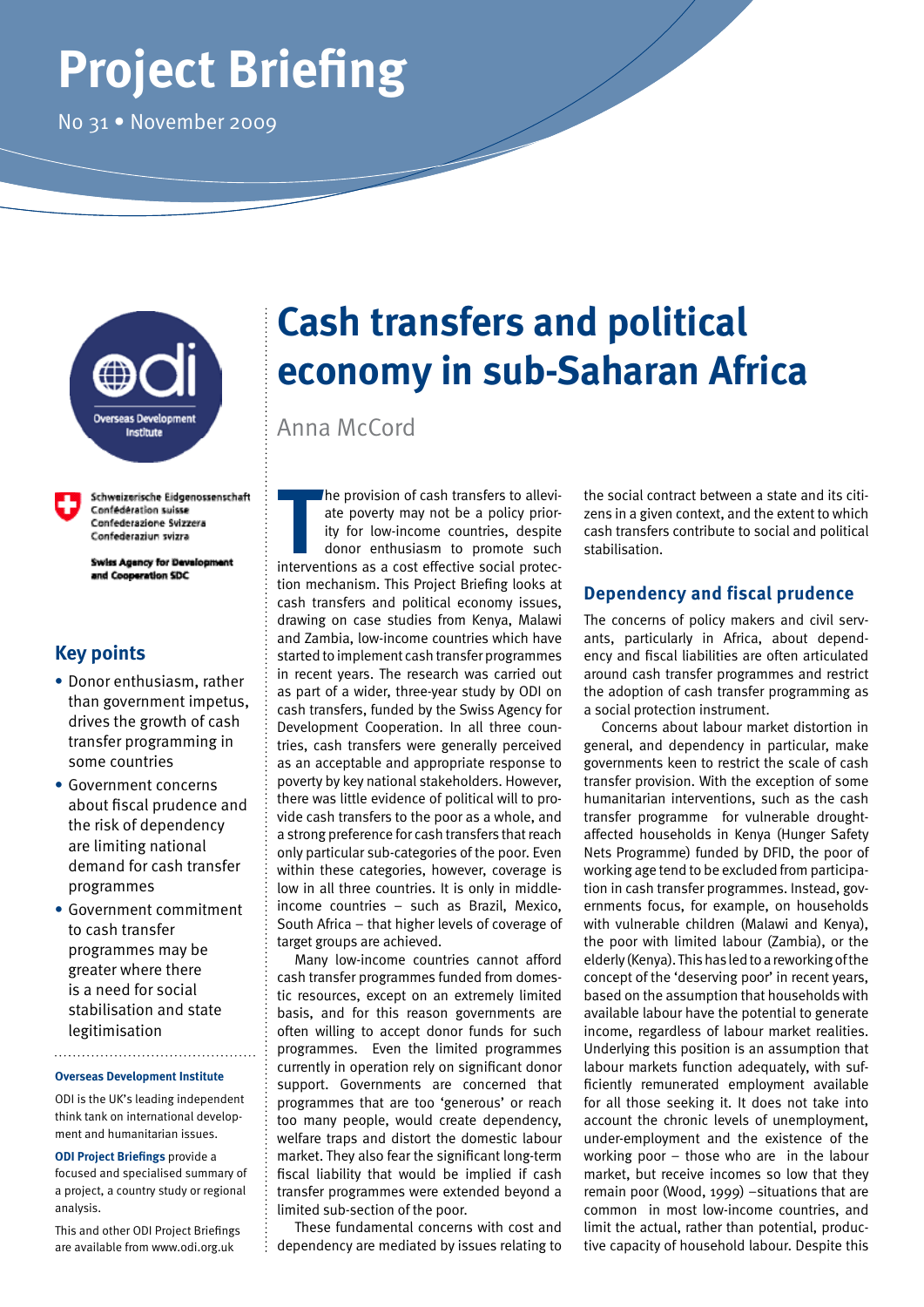reality, labour availability is used explicitly as a criterion for exclusion from cash transfer programme participation in many cases (for example in Malawi and Zambia).

There are two aspects to concerns about the fiscal prudence of adopting large scale cash transfer programmes. First: cash transfers are considered to represent consumption rather than investment expenditure – addressing individual poverty but not contributing to broader economic growth. Some governments, such as Zambia and Malawi, are reluctant to fund this form of social protection from limited domestic resources, and prefer to invest in 'productive' social protection interventions, such as public works, agricultural input or subsidy programmes that promote production at household level, or in infrastructure that could address poverty indirectly, through growth. Second: cash transfer provision implies significant future liabilities that cannot be underwritten domestically, and result in ongoing reliance on external funding sources, potentially rendering national governments vulnerable to donor, rather than national, policy preferences.

Because of the twin concerns of dependency and fiscal prudence, cash transfers were seen as acceptable and indeed desirable in the three countries studied if they were i) targeted to a sub-section of the poor and offering a limited transfer value, and ii) externally funded.

#### **Political economy and targeting**

The capacity of countries and donors to identify the poor is limited, and hence a pragmatic approach is often taken to restrict eligibility, adopting crude rules of thumb such as targeting a percentage of the population in any area, or households that are affected by AIDS or that face labour constraints.

In this way, the case studies suggest that the poverty reduction goal posts are being shifted downwards, with a creeping redefinition of the poor, in which the rights of certain groups are prioritised over others who are excluded from support, and the emergence of arbitrary targets relating to certain deciles or quintiles of the poorest, challenging the international standards. There is no empirical or ethical justification for this emerging practice.

The sub-set of the poor considered eligible for cash transfer receipt is sometimes described as the 'ultra poor', or the 'poorest', and is in some instance limited to a particular percentage of the population (10% in the cases of Zambia and Malawi). While this is consistent with the Rawlsian approach of addressing the needs of the poorest first, limiting programme objectives to meeting the needs of only a certain percentage of the population is problematic, when the majority of the population fall under the poverty line, and the income difference between those in the bottom five to six deciles is marginal (Ellis, 2009). This approach is particularly open to criticism when programme design is not dictated by

binding financial constraints, (given the ready availability of donor funding), and when targeting (exclusively to the lowest decile) is based on an emerging donor orthodoxy (Stewart and Handa, 2008), rather than empirical argument.

Labour constraint is a condition that is often added to the poverty criterion, on the basis of an emerging language of the 'incapacitated' or 'nonproductive' poor, a contemporary reworking of the older concept of the 'deserving' poor. In some cases labour constraint is used directly as a proxy for poverty (Malawi), irrespective of the empirical weakness of this approach and the exclusion errors that may result, in terms of the exclusion of the poor. Rationing on the basis of labour availability is intended to exclude those with the capacity to engage in the labour market. By limiting eligibility in this way, both cost and ideological concerns are resolved simultaneously, reducing the risk of dependency and also of domestically unsustainable fiscal liabilities, although in practice even programmes with limited coverage are, primarily, donor funded. Sometimes cash transfer programmes for the 'non-productive' are designed as a complementary 'back up' to public works-based social protection interventions for those unable to participate, as in the case of the Productive Safety Net Programme (PSNP) in Ethiopia. This is also consistent with the preference for the implementation of 'productive' forms of social protection interventions for those with adequate labour.

The use of restrictive eligibility criteria to ration access to cash transfers is however informed not only by the national concerns regarding dependency and cost, but also by international funding priorities (Stewart and Handa, 2008). The targeting of households with limited labour, and those containing orphans and vulnerable children, particularly in southern and eastern Africa, coincides with the fact that cash transfer activity is substantially funded in these regions by resources established exclusively to support those affected by HIV/AIDS. The focus on these demographic groups in current cash transfer programming is a consequence of the coincidence of two agendas: domestic concerns with dependency, the 'deserving poor' and the prioritisation of domestic resources for 'productive' investment; and donor concerns to support households affected by HIV/AIDS, often proxied by those with limited labour or those containing orphans and vulnerable children (OVCs). These agendas have coincided with current enthusiasm in influential international agencies for promoting cash transfers as a costeffective and 'affordable' form of social protection provision, to profoundly shape the nature of cash transfer programmes currently being championed particularly in sub-Saharan Africa. Recent work by Slater and Farrington (2009) and Stewart and Handa (2008) has highlighted the weakness of such targeting criteria in terms of reaching the poorest, and the ethical ambiguities of adopting this approach,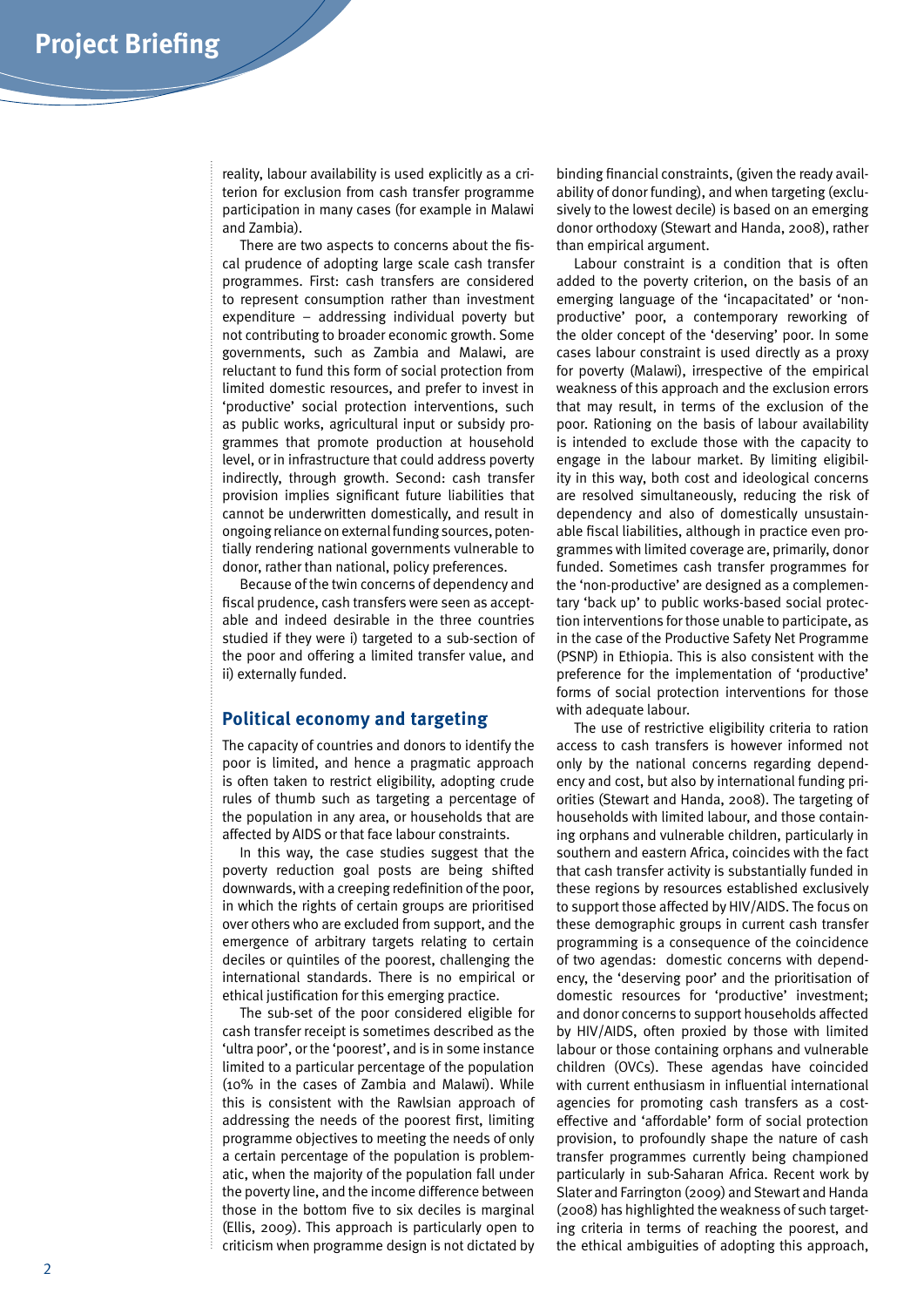suggesting that directly targeting the poor would be significantly more effective.

### **Political economy and transfer values**

Political economy concerns have also influenced the value of cash transfers. In many instances low values have been adopted, not because of fiscal constraints, but to pre-empt 'dependency' (Pearson and Alviar, 2009). A transfer value limited to 10 to 30% of the ultra poverty line has become accepted practice in several programmes in Africa including Kenya (Ikiara, 2009, Pearson and Alviar, 2009 and Stewart and Handa, 2008), based on the analysis of programme performance in Latin America, irrespective of national or local poverty profiles or income levels. This emerging 'rule of thumb' (Pearson and Alviar, 2009) owes more to concerns about dependency than poverty reduction. The risk of a benefit level being limited in this way is that the resultant transfer may not have a significant impact on household poverty, thereby undermining the very purpose of the cash transfer programme. Elsewhere in the region, in Malawi, donors are recommending the provision of a transfer level equivalent to 100% of the ultra-poverty line (Chisinga, 2009), highlighting the unresolved nature of the debate.

#### **Political economy and 'graduation'**

Political economy concerns have led to the concept of 'graduation' – recipients moving out of poverty as a result of cash transfer receipt – being adopted within many of the cash transfer programmes reviewed (for example Zambia, Ethiopia and Bangladesh), and the incorporation of 'programme exit' – participants leaving a programme once they no longer require the cash transfers it provides – as a central component of programme design. This is an attempt to recast cash transfers as productive rather than consumptive. The implication is that cash transfer programming is not an ongoing commitment, but a temporary intervention that will 'treat' a problem and help people move out of poverty. The adoption of graduation-oriented cash transfers addresses, at least rhetorically, both dependency and the issue of recurrent costs, although these aspirations are in tension with the explicit targeting of the 'incapacitated' poor in many cases, and the low value of the transfer (Slater, 2009).

#### **National ownership**

Activity by the African Union suggests a growing commitment to social protection provision in general, and cash transfers in particular, with the 2006 Livingstone Conference bringing ministers and senior representatives from 13 African countries together with development agencies, donors and INGOs to discuss social protection provision. The 2008 Social Policy Framework for Africa (SPF) includes the goal of introducing cash transfer schemes throughout the region. However, these initiatives have not necessarily been translated into national enthusiasm for cash transfer programming across governments or for commensurate budgetary allocations.

If fiscal allocations to cash transfer programming demonstrate state commitment to social protection provision, national ownership looks extremely limited, far below the levels anticipated by the SPF. Current and programmed domestic fiscal contributions to cash transfer programmes are limited in all three case study countries. They are almost insignificant in Malawi and Zambia, where the programmes are predominantly donor funded, although there is a greater level of domestic funding for two of the three cash transfer programmes under development in Kenya (McCord, 2009). This is indicative of divergent perspectives within government, with more support for cash transfer programming from parts of government concerned with social protection, and less support from those with responsibility for fiscal matters.

#### **Rights based programming**

A rights-based approach underlies much recent extension of cash transfer programming, as in the case of Malawi. However, the nominal adoption of such an approach does not necessarily result in domestic legislative change, which would be binding on government, or the implementation of policies that are consistent with a rights approach. Recent regional developments have not yet generated the significant legislative changes required to underwrite and support the provision of social protection in general, or cash transfers in particular, such as those seen in India and South Africa, where the state-citizen compact is clearly articulated in terms of the obligation of the state to provide some form of minimal of social protection to its citizens. While the Livingstone process initiated regional civil society mobilisation around social protection provision, this has not yet created sufficient demand to influence policy, fiscal or legislative change in favour of social protection.

# **When is cash transfer provision a national priority?**

The ODI review of national fiscal allocations, social protection legislation, civil society mobilisation, and the basic design of cash transfer programmes does not suggest a high level of national ownership of donor-led cash transfer programming in the case study countries or in low-income countries in general. In many instances where donors play the dominant role in programme initiation, design and funding national ownership is limited.

This is not however the case in all instances. Research from Nepal (Holmes and Upadhya, 2009) and Kenya (Ikiara, 2009) indicates that state ownership is not just a consequence of how cash transfer